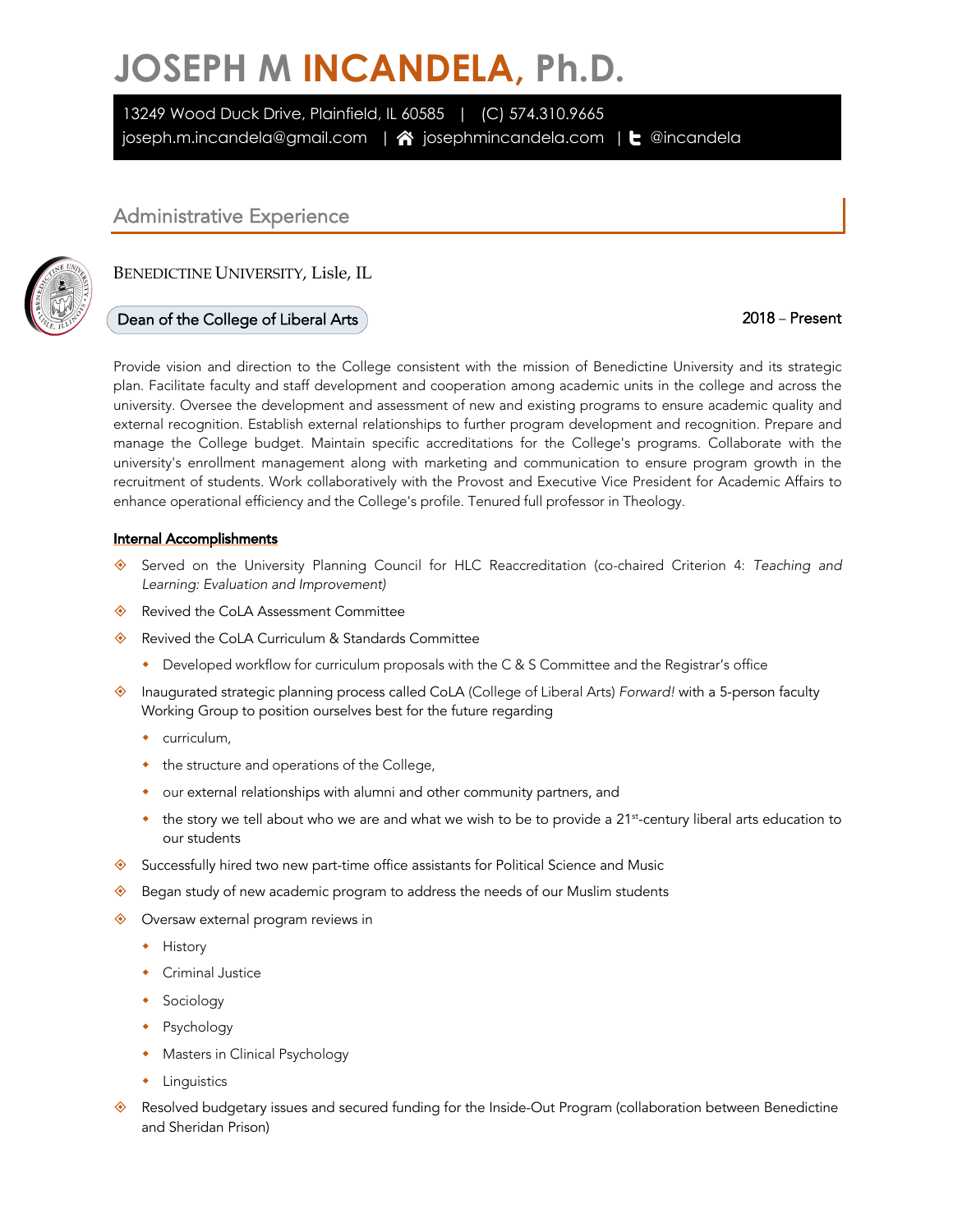- ♦ Secured 2-year course schedules from all departments
- $\diamondsuit$  Provided professional development opportunities for staff
- $\diamondsuit$  Invested in professional development opportunities for College staff, resulting in embedded grantwriters in CoLA offices
- $\diamondsuit$  Oversaw the renumbering of all courses in the College and significant revision of the College's portion of the academic catalog
- ♦ Generated diverse candidate pool for Music faculty search

### External Accomplishments

- ◆ Formed external Advisory Council of alumni and other friends of the College
- $\diamondsuit$  Moved forward on 2 + 2 articulation agreement with College of DuPage
- $\diamondsuit$  Brokered 3 + 3 agreement with Northern Illinois Law School
- $\diamond$  Moved forward with a summer study program and a visiting scholar arrangement with the University of Sassari, Italy



### SAINT MARY'S COLLEGE, Notre Dame, IN

### $\overline{\text{d}}$ Associate Dean of Faculty  $\overline{\text{d}}$

Supervise curriculum development; organize, track, and administer all new, revised, or proposed academic courses, programs, and general education offerings in collaboration with the Dean of Faculty, Registrar, Sophia and Curriculum Committee Chairs. Support and provide direction and budgetary oversight for Writing Proficiency Program, Writing Center, Justice Studies Director, and Area Coordinators of the Sophia Program in Liberal Learning. Past supervision of Associate Dean for Advising, Registrar, and Director of the Career Crossings Office. Present or past service on the following College committees: Academic Administrators, Academic Affairs, Academic Standards, Accreditation Steering Committee, Curriculum, Department External Reviews (various), the Program (Internal) Review Committee, Committee on Rank & Tenure, Search committees (various), Strategic Planning Committee, and the Sophia Program Curriculum Committee.

### Internal Accomplishments

- ♦ Led first successful revision in almost forty years of the Saint Mary's College's general education program; proposed new governance structures for oversight and refinement; composed and designed graphics for the 84-page *Curriculum Guide;* employed blogs, wikis, and electronic clickers for transparency and efficiency in revision efforts; created video overview of the new curriculum (tinyurl.com/sophiaprogram); lead presenter to Board of Trustees prior to final vote; suggested and oversaw the campus-wide contest that led to the name *Sophia Program;* and proposed addition of Women's Voices requirements. Resulted in unanimous Board approval of new general education program, curricular alignment with Holy Cross mission, one-of-its-kind integration into the curriculum of women's college identity, publication in the AACU flagship journal *Liberal Education,* and national recognition for the College through this endorsement by Prof. Thomas Angelo, author of best-selling *Classroom Assessment Techniques:* "Having analyzed it carefully, I regard the Sophia Program as one of the best-designed and coherent general education programs in all of U.S. private higher education."
- ♦ Headed subcommittee of department chairs in devising first successful plan for equitable, across-the-board course load reduction in twenty-five years. Resulted in target of 3-3 load for all full-time faculty, and relief in area shown by the 2011 HERI Faculty Survey to be a significantly greater source of stress and dissatisfaction for Saint Mary's faculty than for faculty both at 4-year Catholic institutions and at all baccalaureate institutions.
- ◆ Chaired working group of seven faculty and administrators to define Academic Experiential Learning (AEL), identify criteria for it, and articulate learning outcomes for AEL courses; principal author of 22-page final report +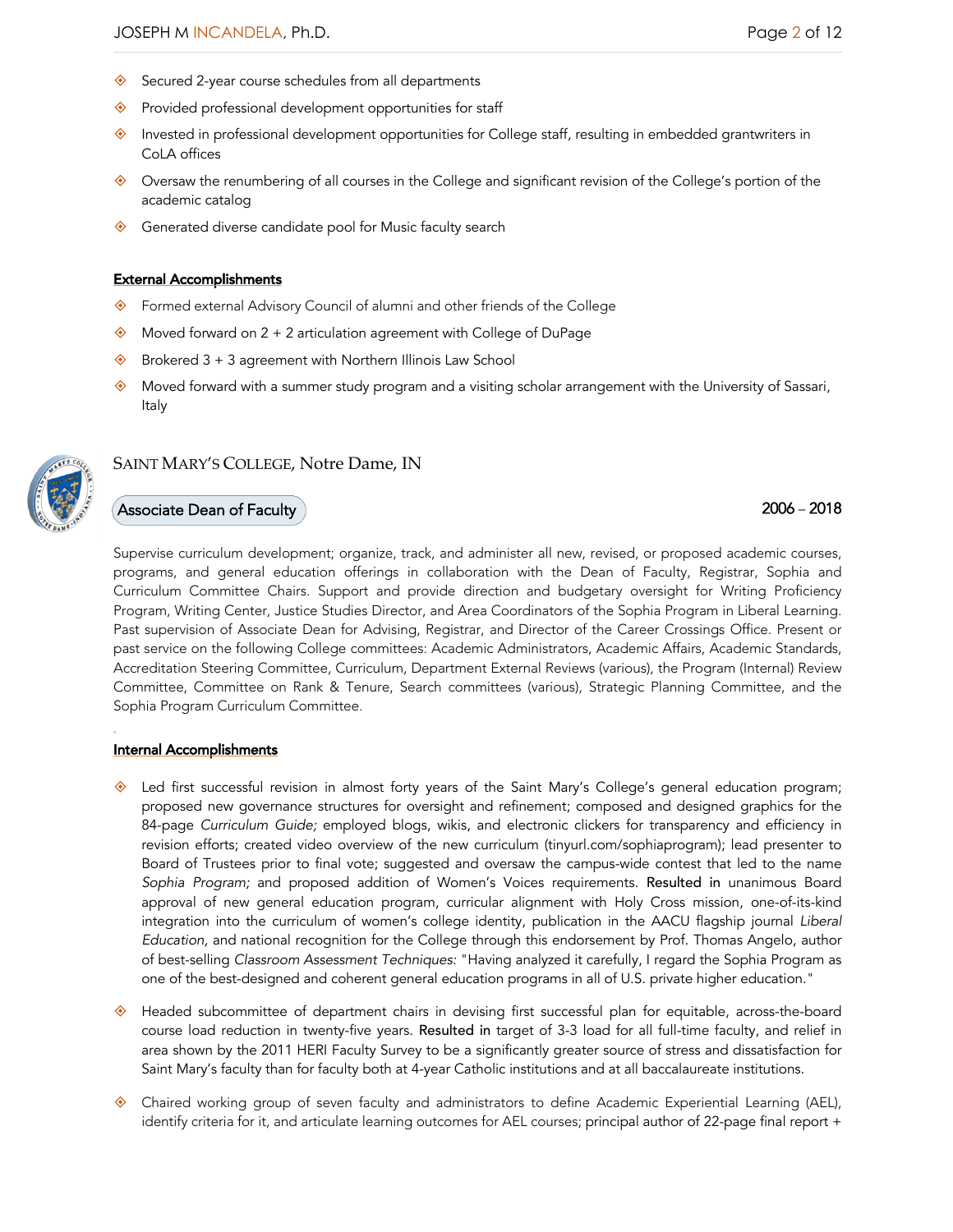36 pages of appendices. Resulted in first requirements in Experiential Learning in the College's history and greater community engagement by Saint Mary's students and faculty.

- ♦ Developed technical and media skills for administrative and pedagogical innovation. Resulted in first departmental webpage at the College in late 1990s; first use of threaded discussions at Saint Mary's; first video promo for courses; first successful app made and marketed through iTunes (for iOS) and Google Play (for Android) for a Saint Mary's class; top-4 Google search result for website created on "Catholic Social Thought" (tinyurl.com/incandelacst) with 200,000+ hits from all over the world; app designed for the Sophia Program; collaboration with Information Technology to develop Sophia course search tool; and first self-designed Course Management System at Saint Mary's incorporating assignments, grading, assessment, and peer interaction.
- $\diamond$  Motivated, advised, and/or supported development of new academic programs. Resulted in approvals of the Physics major and of interdisciplinary programs such as the Gender & Women's Studies major, Global Studies major, Environmental Studies minor, Gerontology minor, Musical Theatre minor, Neuroscience minor (and forthcoming major).
- ♦ Streamlined and integrated College workflows for curricular approval through development of hierarchical electronic forms (tinyurl.com/smccurriculum). Resulted in increased efficiency, organization and communication; improved recordkeeping, archiving, and teamwork with Registrar's Office; and reduced consumption of paper.
- ♦ Revitalized career services within the academic division. Resulted in new location, new name (Career Crossings), doubling of previous staff, and recognition for the office as more responsive to students and alumnae.
- ♦ As College Marshal, orchestrated recent Presidential Inauguration ceremony working under the Vice President for College Relations and coordinating details with Director of Campus & Community Events, Marketing Communications staff, event speakers, trustees, delegates from other institutions, musicians, faculty, and students. Resulted in live-streamed celebration showcasing President Cervelli's vision for the College that affirmed its Catholic Holy Cross character; emphasized Saint Mary's global footprint; and received fulsome compliments by Board Chair and Congregation President on the quality, beauty, attention to detail, and professionalism of the installation.
- $\diamondsuit$  Substituted for the Provost in her absence to interview candidates, sign contracts, give talks, lead meetings
- ♦ Collaborated with direct reports to the Provost; especially the Dean of Faculty, Registrar, Director of Cushwa-Leighton Library, Director of Career Crossings Office, Director of Center for Women's Intercultural Leadership
- $\Diamond$  Managed resources and oversaw five academic budgets, including endowed chair; supervised Sophia course development grants; constructed budget and administered Center for Academic Innovation (CFAI) grants to students and faculty; chaired the CFAI Grants Committee
- ♦ Recognized with 2012 Spes Unica Award for Eminent Service to Saint Mary's College

### External Accomplishments

- $\textcircled{*}$  \$375,000 Lilly Endowment Sustaining Grant from 2008 application co-authored with current provost based on a jointly composed 2007 White Paper to create an exemplary, complementary, and integrative system of advising and career services linked to each year of a Saint Mary's student's college experience
- ♦ Invited to present Saint Mary's new General Education curriculum at a 2011 AACU panel entitled "Reforming the General Education Curriculum: Processes and Outcomes," held at the AACU Conference, *General Education and Assessment 3.0: Next Level Practices Now.*
- ♦ Panel Presentation for the 2011 Higher Learning Commission Academy for the Assessment of Student Learning on the Saint Mary's Writing Program
- ♦ Competitive application authored and accepted to the 2012 American Association of Colleges and Universities Summer Institute on Assessment
- ◆ Panel Presentation, "We Interrupt Your Regularly Scheduled Appointment: How Academic Affairs Administration Becomes a Moving Target When Forced to Deal With Change, Disruption, and Transition," 2014 American Conference of Academic Deans annual meeting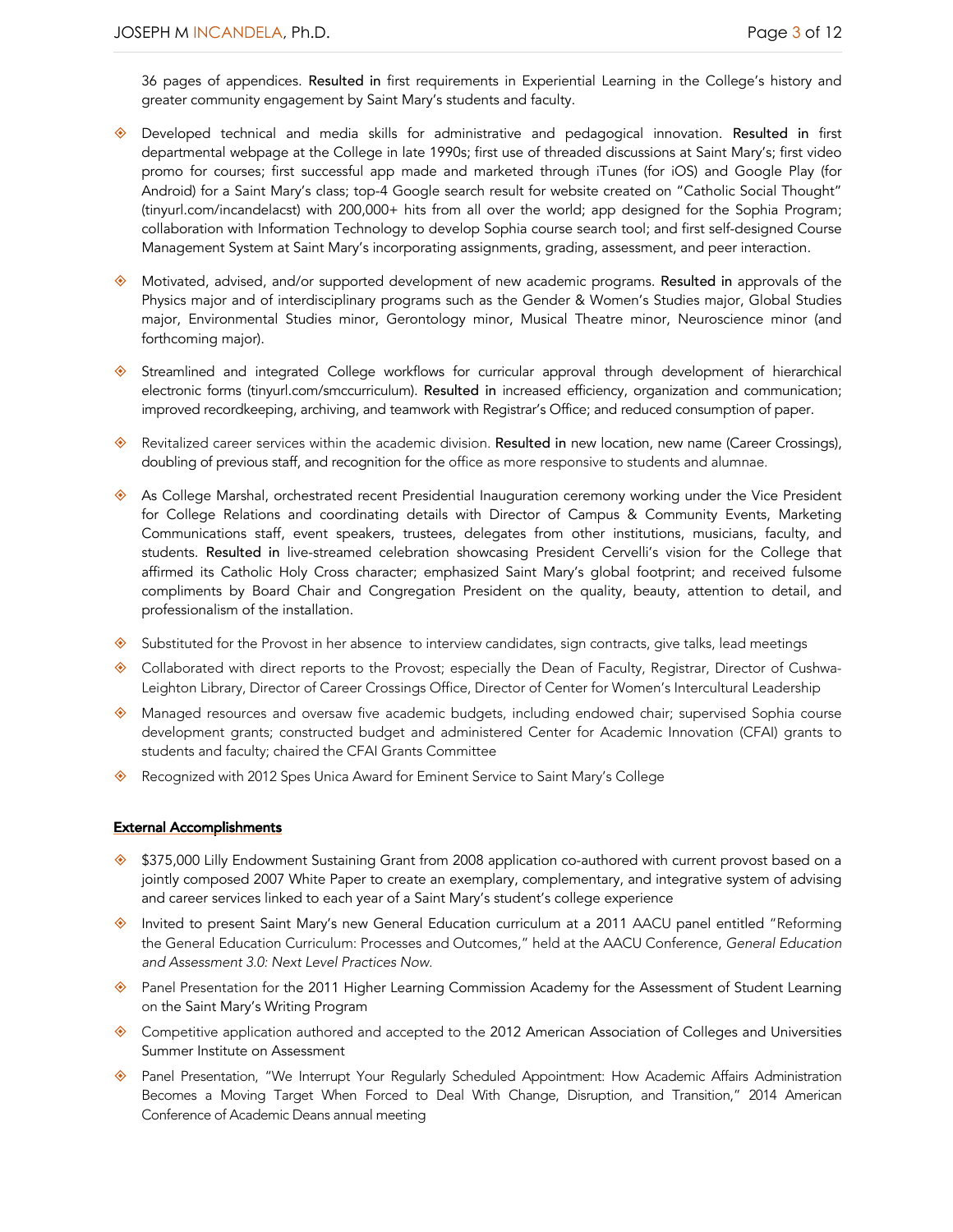### Religious Studies Department Chair 1996 – 2002 and 1996 – 2002 and 1996 – 2002

Administer department, represent the department at chair meetings, submit course schedule, chair department meetings, submit and monitor annual operating budget, review faculty and evaluate support staff, evaluate and report on faculty at Rank and Tenure meetings, report on the state of the department, oversee full- and part-time faculty hiring, recruit students into the major or minor, ensure accurate advising and registration of students, supervise support staff,

- ♦ Led review and revision of curriculum for Religious Studies major
- $\diamondsuit$  Created print and electronic marketing materials for Religious Studies courses and programs
- $\diamondsuit$  Designed departmental web page and website listing resources for the study of religion
- ± Served as intermediary between College and Bishop John D'Arcy on the implementation of *Ex Corde Ecclesiae*
- ♦ Instituted Certificate in Lay Ministry with the Director of Campus Ministry
- $\diamondsuit$  Inaugurated tradition of Hooding Ceremony in Holy Cross Chapel with readings and talks by graduates
- ♦ Enrolled Department in Theta Alpha Kappa honor society
- ♦ Hired two full-time, tenure-track faculty, who have both gone on to receive the Sr. Maria Pieta Award for Excellence in Teaching

### Faculty Experience

### SAINT MARY'S COLLEGE, Notre Dame, IN

### Religious Studies Faculty Member 1987 – 2018

Facilitate active learning for courses in Catholic social thought, introduction to religious studies, medieval theology (Thomas Aquinas), and theological ethics.

| ◈ Promoted to Professor / Emeritus | 2002 / 2018 |
|------------------------------------|-------------|
| Associate Professor                | 1993 – 2002 |
| Assistant Professor                | 1987 – 1993 |

- $\diamond$  Scholarship cited in areas of medieval theology, philosophy of religion, and Christian ethics
- ♦ Created blended learning environment that included Web 2.0 tools to foster student engagement and interaction
- $\Diamond$  Enhanced student learning experience by implementing community-based opportunities at South Bend Center for the Homeless and initiating program for student correspondence with death-row inmates around the country
- ♦ Recognized with the 1996 Sr. Maria Pieta Award for Excellence in Teaching

### The Joyce McMahon Hank Aquinas Chair in Catholic Theology  $\rangle$   $2006-2018$

Teach course on theology of Saint Thomas Aquinas as one of College's six endowed professorships. Maintain regular contact with donor. Orchestrate annual symposia on contemporary implications of Aquinas's thought. Resource for local print and electronic media outlets to discuss issues relating to Catholic theology, Catholic Church, and ethics.

◆ Aquinas course syllabus profiled as example of learner-centered syllabus ("an absolutely gorgeous document, one that fosters and promotes learning on every page") in *Chronicle of Higher Education* essay by James M. Lang, "The Three Essential Functions of your Syllabus," March 30, 2015, Available: www.chronicle.com/article/The-3-Essential-Functions-of/228909/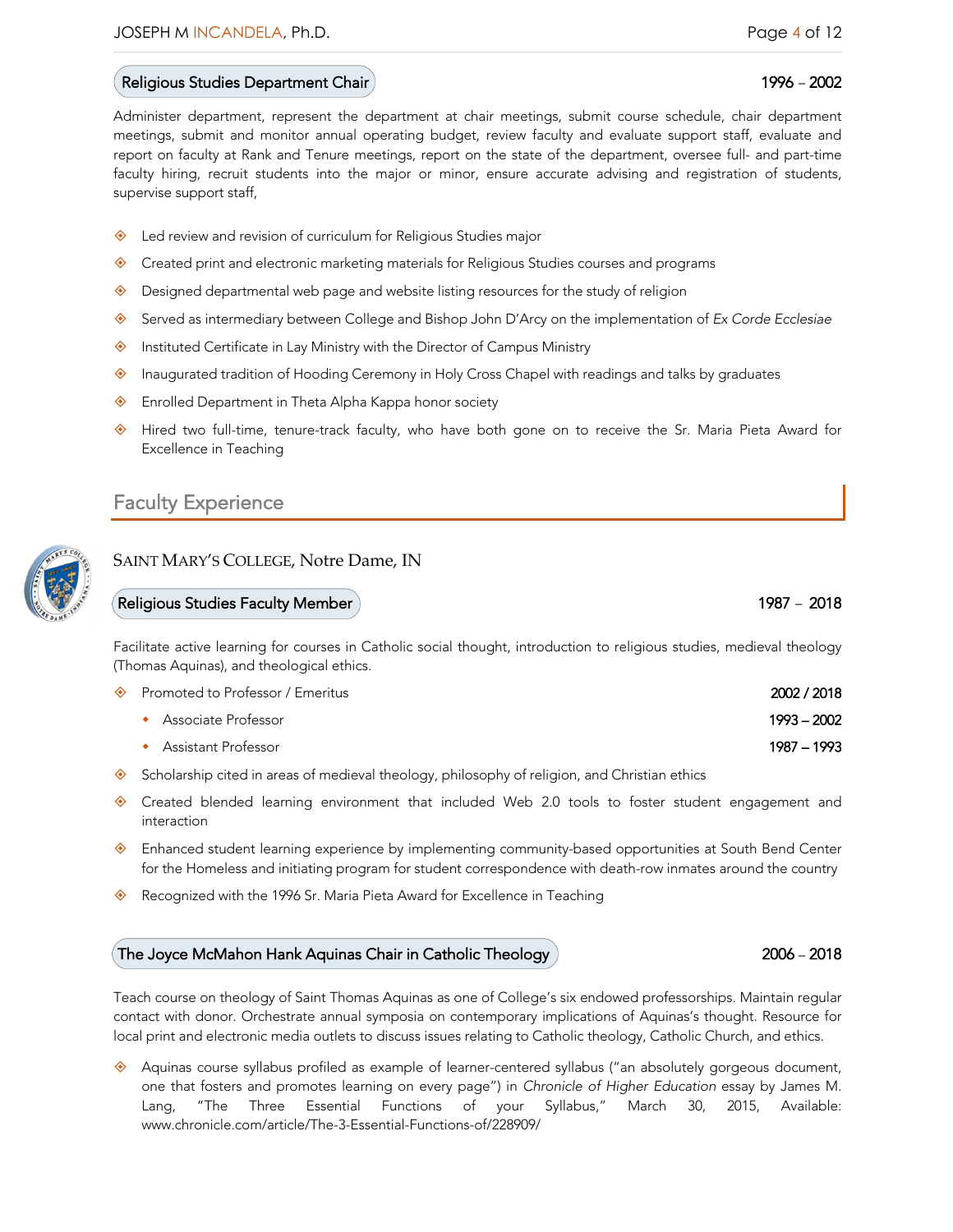- ◆ Secured speakers including Fr. Brian Davies, O.P., Fr. John Jenkins, CSC, Bishop Robert Barron, Prof. Lisa Sowle Cahill, Bishop Kevin Rhoades; and planned dinners and publicity around their lectures
- ◆ Co-developer and co-organizer with Vice President for Mission of "Landscapes of the Spirit" initiative on Holy Cross Catholic identity, a one-of-its-kind outreach to alumnae on how Saint Mary's Mission has formed them

### Additional College Service *(abridged)*

| ◈ | Interim Director Center for Academic Innovation                                             |                                                      | $2016 - 2018$             |
|---|---------------------------------------------------------------------------------------------|------------------------------------------------------|---------------------------|
|   | • Co-organizer, Saint Mary's Symposium on Faculty & Student Research & Creative Scholarship |                                                      | $2016 - 2018$             |
|   | ♦ College Associate Marshal / Marshal                                                       |                                                      | 1999 - 2016 / 2016 - 2018 |
|   | ♦ Chair, Ad Hoc Committee on General Education                                              |                                                      | $2006 - 2010$             |
|   | ♦ Faculty Compensation Committee (Chair)                                                    | 1999 - 2002 (2000 - 2001); 2004 - 2007 (2005 - 2006) |                           |
| ◈ | Board of Trustees Finance and Budget Committee                                              |                                                      | $2000 - 2002$             |
|   | ♦ Presidential Searches (Presidents Eldred & Mooney)                                        |                                                      | 1997, 2003 - 2004         |

### Community Service on Boards

| ◈ | Diocese of Fort Wayne/South Bend, Diocesan Lay Review Board for Sexual Abuse by Clergy | $2002 - 2015$ |
|---|----------------------------------------------------------------------------------------|---------------|
| ◈ | Ethicist, Institutional Review Board, Memorial Hospital, South Bend, IN                | 1989 - 1999   |
| ◈ | Ethicist, Medical Bio-Ethics Committee, Pawating Hospital, Niles, MI                   | 1990 – 1994   |
|   | Early Childhood Development Center Board                                               | $2009 - 2015$ |

PRINCETON UNIVERSITY 1986

### Education

### Doctor of Philosophy (Ph.D.) in Religion

- ◆ Recipient of Whiting Fellowship in the Humanities, Awarded to University's top eight graduate students
- ♦ Recipient of Princeton University Fellowship



## PRINCETON UNIVERSITY 1984

### Master of Arts (M.A.) in Religion

♦ Recipient of Princeton University Fellowship

# UNIVERSITY OF NOTRE DAME 2008 2009 1982

- Bachelor of Arts (B.A.) with Double Major in Philosophy and Theology
- ± Graduated *summa cum laude* with 3.96/4.00 GPA
- ♦ Sole recipient of highest undergraduate award in both majors: Dockweiler Medal for Philosophy and The Rev. Joseph H. Cavanaugh Award for Theology

◆ Phi Beta Kappa

- 
-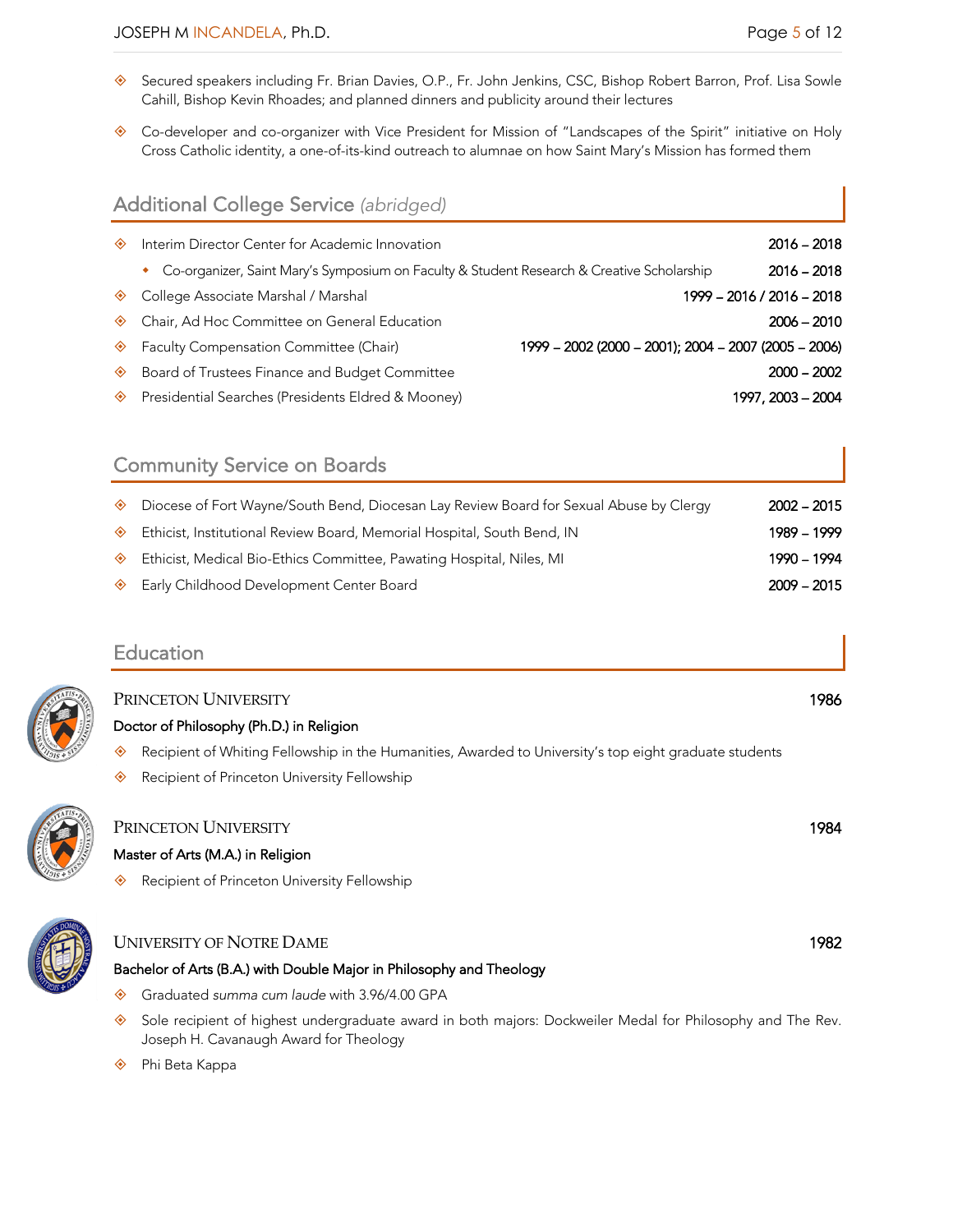| <b>Awards &amp; Honors</b>                                                     |               |  |  |  |
|--------------------------------------------------------------------------------|---------------|--|--|--|
| Council of Independent Colleges, Senior Leadership Academy<br>◈                | $2018 - 2019$ |  |  |  |
| Spes Unica Award for Eminent Service to Saint Mary's College<br>◈              | 2012          |  |  |  |
| Sr. Maria Pieta Award for Excellence in Teaching, Saint Mary's College<br>◈    | 1996          |  |  |  |
| Whiting Fellowship in the Humanities, Princeton University<br>◈                | 1985 - 1986   |  |  |  |
| Princeton University Fellowship<br>◈                                           | 1982 - 1985   |  |  |  |
| Phi Beta Kappa, University of Notre Dame<br>◈                                  | 1982          |  |  |  |
| Dockweiler Medal for Philosophy, University of Notre Dame<br>◈                 | 1982          |  |  |  |
| The Rev. Joseph H. Cavanaugh Award for Theology, University of Notre Dame<br>◈ | 1982          |  |  |  |
|                                                                                |               |  |  |  |

### Scholarship & Professional Activity

### ◆ Articles/Book Chapters

- w "Seven Lessons Learned from General Education Reform at Saint Mary's College," *Liberal Education,* 97, No. 2 (2011), 40–47
- w "Response to 'Reforming Healthcare Ethics,'" in *Medical Ethics at Notre Dame: The J, Philip Clarke Family Lectures, 1988-1999,* Margaret Monahan Hogan and David Solomon, eds. (North Charleston, SC: BookSurge Publishing, 2008), 231–243
- w "Similarities and Synergy: An Augustinian Reading of Aquinas and Wittgenstein," in *Grammar and Grace: Reformulations of Aquinas and Wittgenstein,* Jeffrey Stout and Robert MacSwain, eds. (London: SCM Press, 2004), 20–54
- w "Education for Justice: Stitching a Seamless Garment," *Horizons,* 27 (2000), 296–310
- w "Playing God: Divine Activity, Human Activity and Christian Ethics," *CrossCurrents,* 46 (1996), 59–76
- w "Robert Holcot, O.P. on Prophecy, the Contingency of Revelation, and the Freedom of God," *Medieval Philosophy & Theology,* 4 (1994), 165–188
- w "Duns Scotus and the Experience of Human Freedom," *The Thomist,* 56 (1992), 229–256
- w "The Appropriation of Wittgenstein's Writings by Philosophers of Religion: Towards a Reevaluation and an End," *Religious Studies,* 21 (1985), 457–474

### ♦ Reviews

- w Review of *The Social Authority of Reason: Kant's Critique, Radical Evil, and the Destiny of Humankind* by Philip J, Rossi, S.J., *Horizons,* 37 (2010), 147–148
- w Review of *Prophetic and Public: The Social Witness of U.S. Catholicism* by Kristin Heyer, *The Journal of Church and State,* 48, No. 4 (2006), 886–888
- w Review of *The Two Wings of Catholic Thought: Essays on* Fides et Ratio, David R. Foster and Joseph Koterski, S.J., eds., *Catholic Education: A Journal of Inquiry and Practice,* 9 (2005), 117–121
- w Review of *Capital Punishment and the Roman Catholic Moral Tradition* by E. Christian Brugger, *American Catholic Studies,* 115, No. 3 (2004), 75–77
- w Review of *John Paul II and Moral Theology,* Charles Curran and Richard McCormick, S.J., eds., *Religious Studies Review,* 26 (2000), 65
- w Review of *Thomas Aquinas and Karl Barth: Sacred Doctrine and the Natural Knowledge of God* by Eugene Rogers, University of Notre Dame Press, *The Journal of Religion,* 78 (1998), 449–450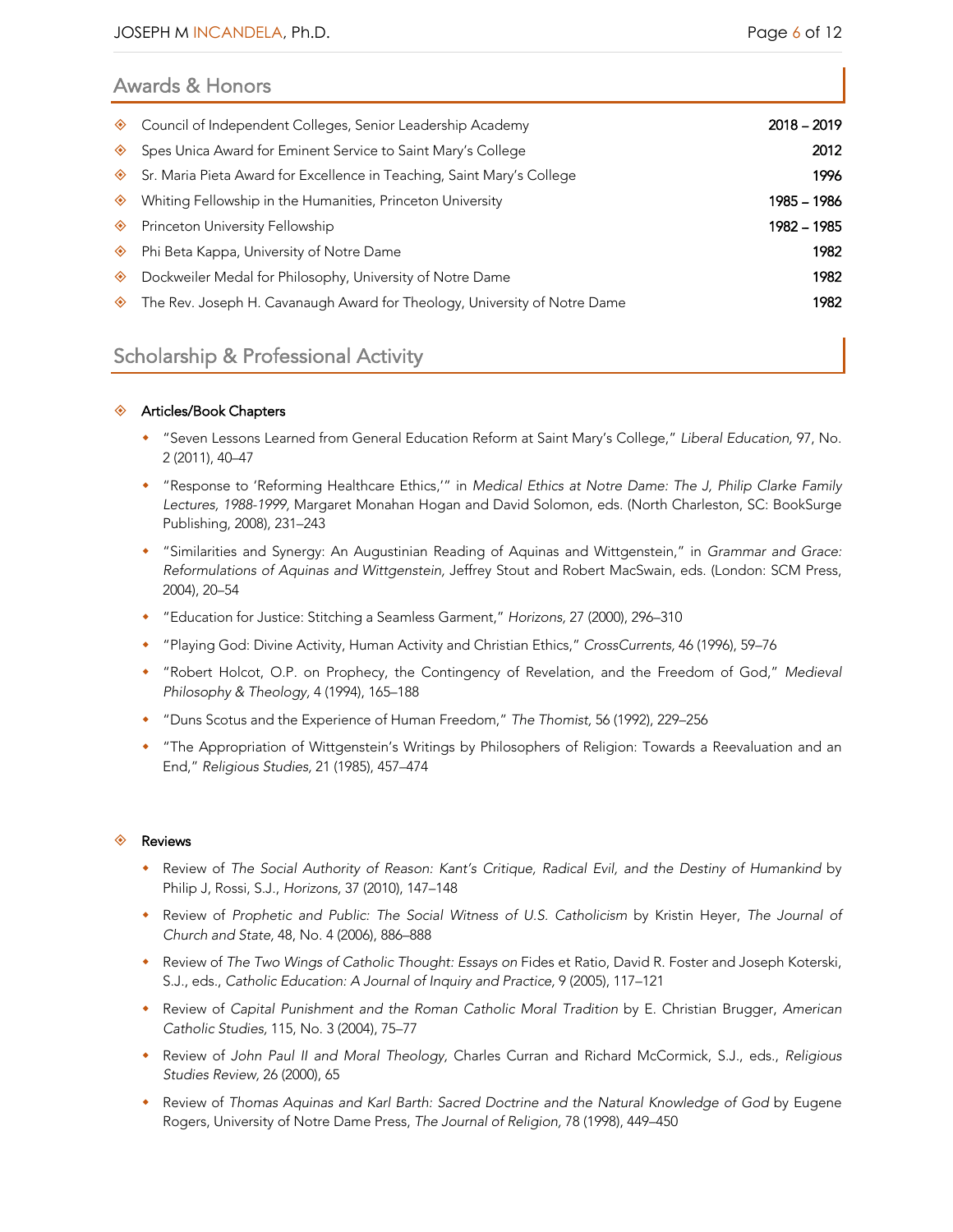- w Review of *Divine Power: The Medieval Power Distinction up to its Adoption by Albert, Bonaventure, and Aquinas* by Lawrence Moonan, *The Journal of Religion,* 76 (1996), 113–114
- w Review *of Free Will and the Christian Tradition* by W.S. Anglin, *The Thomist,* 58 (1994), 148–153
- w Review of *Eclipse of Justice: Ethics, Economics, and the Lost Traditions of American Catholicism* by George E. McCarthy and Royal W. Rhodes, *Religious Studies Review,*19 (1993), 63
- w Review of *The Philosophical Theology of John Duns Scotus* by Allan B. Wolter, O.F.M., *The Thomist,* 55 (1991), 517–522
- w Review of *Christian Belief in a Postmodern World* by Diogenes Allen*, Theology Today,* 47 (1990), 331–332, 334
- w Review of *God and Creation in Christian Theology* by Kathryn Tanner, *Theology Today,* Vol. 47, No. 1 (1990), 66, 68–69

### ♦ Other Writings

- w Lenten Reflection invited by the Saint Mary's College Alumnae Association, March 2012, Available: alumnae.saintmarys.edu/s/1611/index.aspx?sid=1611&gid=2&pgid=877
- w "Online Discussions: Threaded or Threadbare?" *The CyberPeer Newsletter,* Vol. 1, No. 2, 2000, September 2000, Available: web.archive.org/web/20010421000110/http://www.crichton.edu/CDEALT/CyberPeer/online discussions.shtml
- w "The Epic Redemption of Anakin Skywalker," *Notre Dame Magazine,* Winter 1999–2000, pp. 73–74
- w The Catholic Church and Surrogate Motherhood," *The American Surrogacy Center* [Online], May 1998, Available: web.archive.org/web/20100713120912/http://www.surrogacy.com/religion/catholic.html
- w "Double Trouble*," Notre Dame Magazine,* Winter 1997–1998, pp. 73–75
- w "E-Mail Experiments and Web Wanderings," *Cooperative Learning and College Teaching,* Vol. 8, No. 2 (Winter, 1997), pp. 10–12
- w "In Cyberspace, All Things Catholic," *Commonweal,* Dec. 5, 1997, p. 31
- w "Giving and Taking," *Saint Mary's College Courier,* Summer 1997, p. 32
- w "Tailoring a Social Conscience: Classroom Alterations," Justice Education Conversation Series: "Is Community Still Possible?" 1997, 3 pages
- ◆ "From the Front Desk" The Center for the Homeless Volunteer, January, 1994, pp. 1–2
- \* "An Ethical Primer: What to Make of the War?" Saint Mary's College Courier, Spring 1991, pp. 23-25
- w "Diversification Reflections," Saint Mary's College Justice Education newsletter, Spring Semester, 1990, pp. 2–4

### $\diamondsuit$  Papers & Presentations

- Presentation on the Liberal Arts to parents of incoming students, July 25, 2019
- w Presentation on the Liberal Arts to the President's Planning & Advisory Council, April 9, 2019
- w Presentation the College of Liberal Arts to first-year students, November 1, 2019
- w Presentation on "Landscapes of the Spirit" to Mission Committee of the Board of Trustees, October 13, 2016
- w Presentation on "Landscapes of the Spirit" to Saint Mary's Parents Council, September 23, 2016
- w Presentation on Sophomore year challenges, Sophomore Parents Weekend, Saint Mary's College, October 3, 2015
- w Presentation on the Sophia Program, First-Year Parents Weekend, Saint Mary's College, February 8, 2015
- **•** Presentation on Catholic Social Thought to the Saint Mary's Real Life group, April 2, 2014
- w Invited Presentation, "Liberal Arts in the Age of Careerism," Carthage College, December 9, 2013
- w Presentation on the Sophia Program, Meet Me at the Avenue, Saint Mary's College, March 25, 2012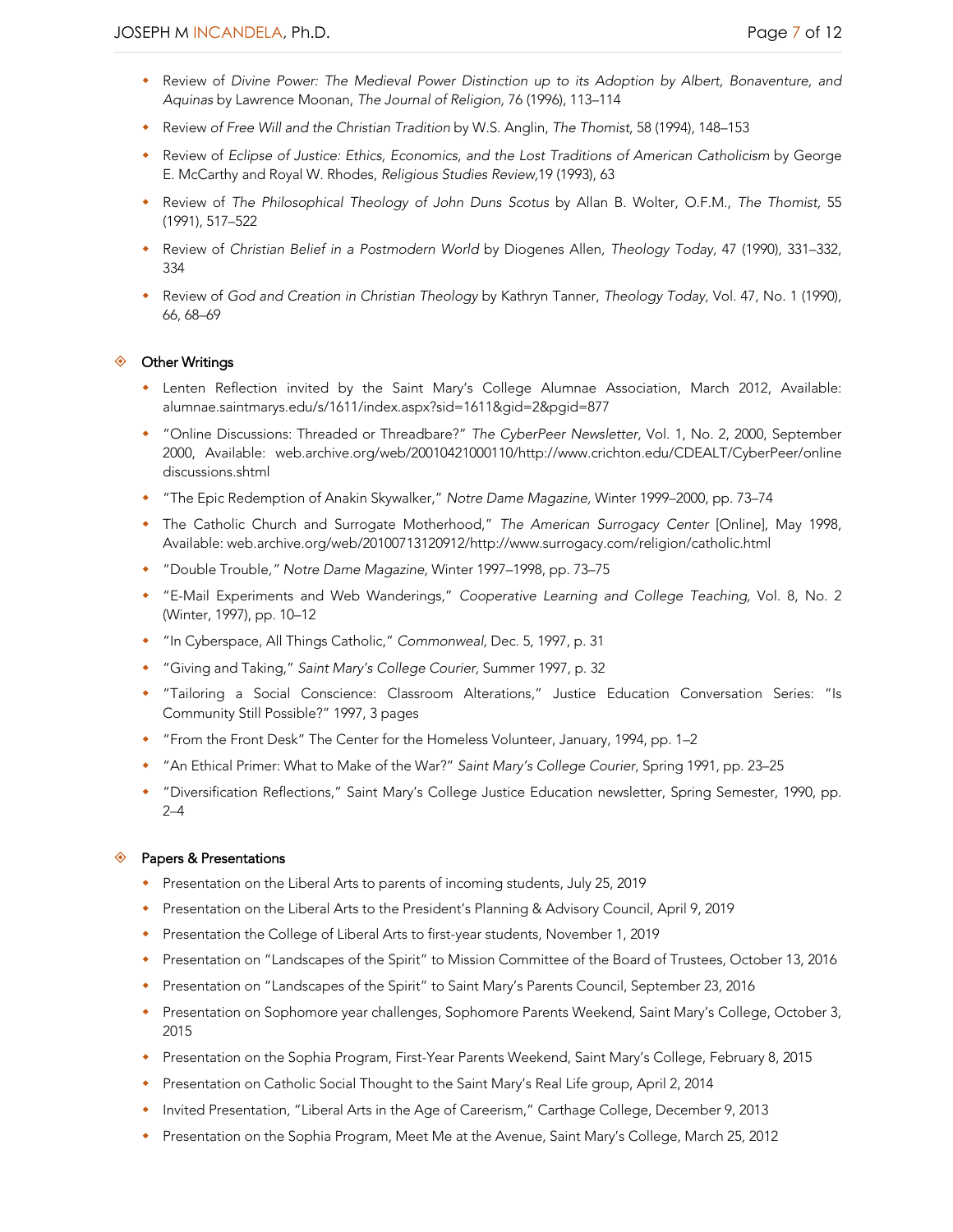- **•** Presentation on Catholic Social Thought to the Saint Mary's Real Life group, March 7, 2012
- w Presentation on Catholic Social Thought to the Saint Mary's Real Life group, November 10, 2010
- w Presentation on Catholic Social Thought to the Saint Mary's "Church in the City" course, October 3, 2010
- w Presentation to the Saint Mary's College President's Circle on General Education revision, September 17, 2010
- w Presentation to Madeleva Society Steering Committee on new General Education program, April 23, 2010
- w Presentation to Board of Trustees on the proposed new General Education program, April 23, 2010
- w Presentation on Catholic Social Thought to the Saint Mary's Real Life group, November 11, 2009
- w Presentation on Catholic Social Thought to the Saint Mary's Real Life group, November 18, 2008
- w Invited Presentation, "An Introduction to Catholic Social Thought," National Catholic Educational Association 105<sup>th</sup> Annual Convention, Indianapolis, IN, March 27, 2008
- w Guest Lecture for BUAD 241 ("Personal Ethics and Corporate Culture") on "Catholic Social Teaching on Human Work," February 8, 2008
- w "Introduction to Catholic Social Teaching," an invited presentation at the South Bend/Fort Wayne Diocesan Eucharistic Congress, August 18, 2007
- w "Conscience, Consistency, and Conflict," an invited presentation for a Saint Mary's Campus Ministry Theology on Fire talk, February 7, 2007
- w Should Criminals Die? Catholicism and the Death Penalty": lecture on capital punishment, October 5, 2005 (invited by the Saint Mary's College/Notre Dame Right-to-Life organization)
- w Invited Presentation to the Saint Mary's Faculty Assembly, Union vs. Non-union labor and Catholic Social Teachings, November 30, 2001
- w Invited Lecture for the Saint Mary's Center for Spirituality's Fall Series, "Education for Justice: Stitching a Seamless Garment" (delivered by a colleague in my absence), September 16, 1999
- w Lecture for Saint Mary's Orientation 1999, "God.com: Religious Studies on the Internet," August 21, 1999
- w Lecture, "Wine and Wisdom: Imbibing Truth from Aquinas's *Summa,"* First Annual Saint Mary's Symposium on St. Thomas Aquinas, February 7, 1998
- w Lecture for Keenan Hall, Notre Dame, on the ethical implications of genetic cloning, April 23, 1997
- w Lecture for Saint Mary's Orientation 1996, "Introduction to Catholic Ethics," August 24, 1996
- Concluding Remarks, Honors Convocation, Saint Mary's College, May 5, 1996
- Religious Studies Department Colloquium, "Playing God: Divine Activity, Human Activity and Christian Ethics," March 28, 1996
- w "Tailoring a Social Conscience: Classroom Alterations," Saint Mary's Justice Education Conversation Series: Is Community Still Possible? February 13, 1996
- w Lecture for Saint Mary's Orientation 1995, "Introduction to Catholic Ethics," August 19, 1995
- w Lecture for Saint Mary's Orientation 1994, "Introduction to Catholic Ethics," August 27, 1994
- \* Lecture, "God's Lent and our Own: What Does God Give Up?" Saint Mary's Center for Spirituality Lenten Series, April 7, 1992
- w Lecture, "Robert Holcot on Prophecy and the Contingency of Revelation," International Congress on Medieval Studies, May 8, 1992, Kalamazoo, MI
- w Presentation for Saint Mary's Women's Studies Committee Brown-Bag Colloquium, "Women and Reproductive Technology," April 8, 1991
- w Lectures, "What are they saying about medical problems?" Two presentations delivered at the Summer Theological Update for the Sisters of the Holy Cross, Saint Mary's College, July 24, 1990
- w Lecture, "Situated Freedom: Thomas Aquinas and Duns Scotus," Invited by Fr. David Burrell for his Interfaith Colloquium on Divine Freedom and Human Freedom in the Context of Creation, University of Notre Dame, September 8, 1989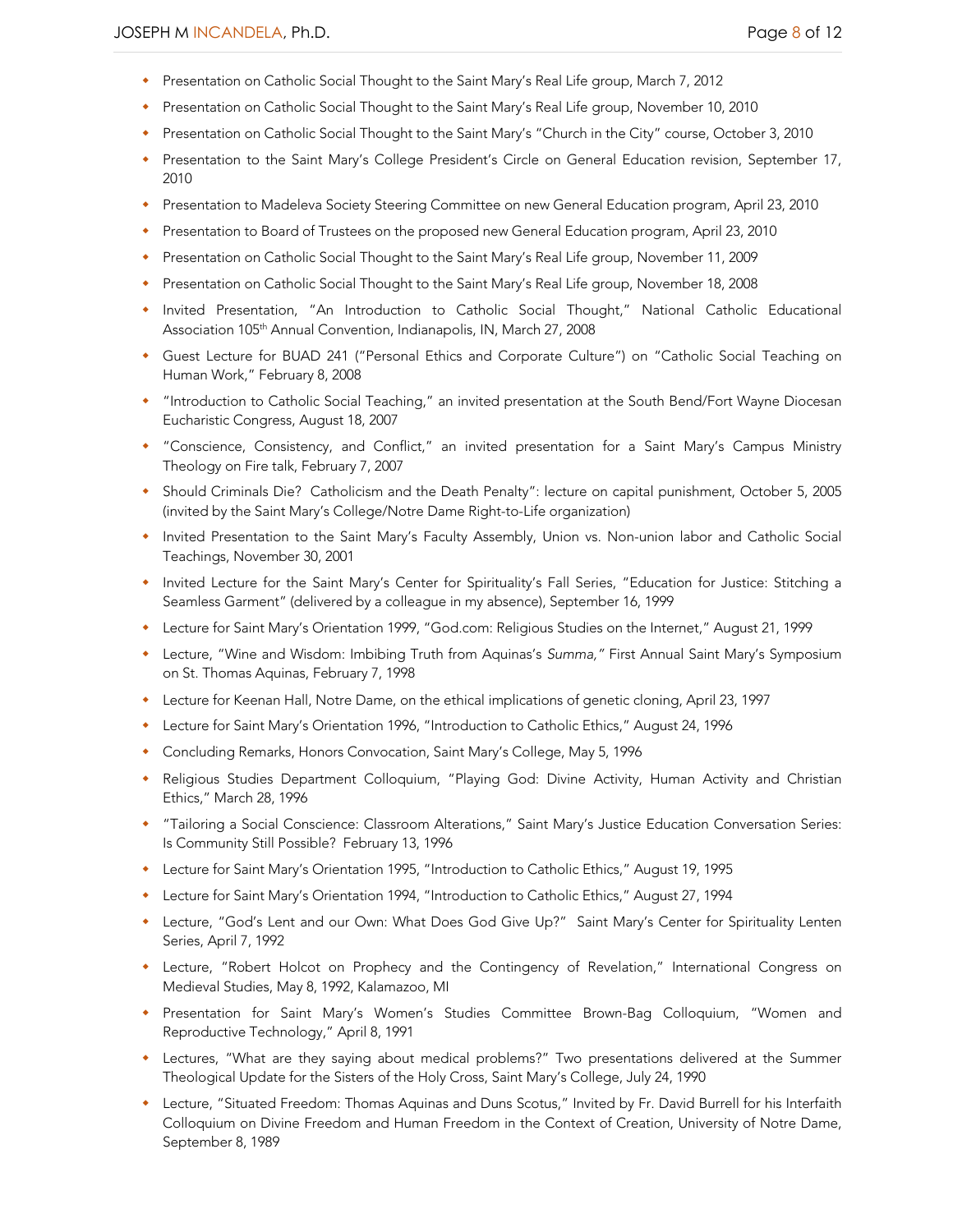- w Lecture, "Diversification: Concluding Reflections," Justice Education Program, Saint Mary's College, April 27, 1989
- w Lecture, *"In vitro* Fertilization," Invited by the Community for the International Lay Apostolate chapter of Saint Mary's and Notre Dame, Given at Notre Dame, October 24, 1988

### $\diamond$  Workshops & Panels

- Questions & Answers about Catholicism, a panel with the Director of Campus Ministry for the Enrollment Management division at Saint Mary's College, April 10, 2017
- w Guest taught Prof. Anita Houck's "Spirituality and Comedy" class on Aquinas & the Virtue of *Eutrapelia,* February 9, 2017
- w Keynote presentation on Catholic Social Thought for the Embody program, a Lilly-funded residential theology institute for high school students, July 12, 2017 & July 13, 2016
- w "Rolling Your Own LMS: Web 2.0 Tools in 'Catholic Social Thought,'" Saint Mary's College Faculty *Technology* Showcase, April 21, 2016
- w Panel Presentation, "We Interrupt Your Regularly Scheduled Appointment: How Academic Affairs Administration Becomes a Moving Target When Forced to Deal With Change, Disruption, and Transition," American Conference of Academic Deans, Washington, D.C., January 23, 2014
- w Panel Presentation, "What is an Ethical Response to the Crisis in Syria?" Saint Mary's College, September 18, 2013
- Invited presentation on the Sophia Program to the Saint Mary's Mission Council of the Board of Trustees, April 18, 2013
- w Invited presentation to the Saint Mary's Teaching Learning Technology Roundtable, "Flipping Out to Transform the Classroom," March 2, 2012
- w Panel Presentation at the Higher Learning Commission Academy Results Forum, June 10, 2011, in Lisle, IL
- \* Presentation to the St. Joseph Church parish group on "Women in the Life of the Church," March 8, 2011
- w Invited member of panel presentation, "Reforming the General Education Curriculum: Processes and Outcomes," at the AACU Conference, *General Education and Assessment 3.0: Next Level Practices Now,* Chicago, IL, March 5, 2011
- Moderated panel for parents of new students, "Meet Me at the Avenue," Saint Mary's College, March 21, 2010
- w Panel for the Alumnae Association Board of Directors on the new General Education proposal, Saint Mary's College, March 20, 2010
- w Invited presentation on Catholic Social Thought to Saint Mary's Student Affairs Division, January 7, 2010
- w Welcome, Bridges Out of Poverty Leadership Summit, Saint Mary's College, April 9, 2008
- w Panel on the Liberal Arts, Meet Me at the Avenue, Saint Mary's College, March 30, 2008
- w Welcome, Indiana Section of the Mathematical Association of America, Saint Mary's College, March 29, 2008
- w "The Foundations of Catholic Social Teaching," an invited presentation for the directors and vice president of the Saint Mary's Student Affairs division, March 21, 2007
- \* Invited Presentation on blogs and wikis, Saint Mary's MINERVA lunch, November 3, 2006
- \* Invited by President Carol Ann Mooney to deliver remarks on the presentation of Thomas Gerety at the Academic Symposium marking her inauguration as President of Saint Mary's College, January 14, 2005
- w Conversation Starter for Catholic Common Ground session on "Religious Commitment and Politics," Saint Mary's College, October 7, 2004
- w Invited Presentation on online discussion groups, Saint Mary's College, April 26, 2002
- w Invited Participant, Panel on the Terry Schiavo case, Nineteenth Annual Conference on Ethical Issues in Medical Practice, University of Notre Dame, March 19, 2004
- w Chaired session entitled "Reforming Scientific Research" at the "From Death to Life: Agendas for Reform" conference, University of Notre Dame, September 28, 2002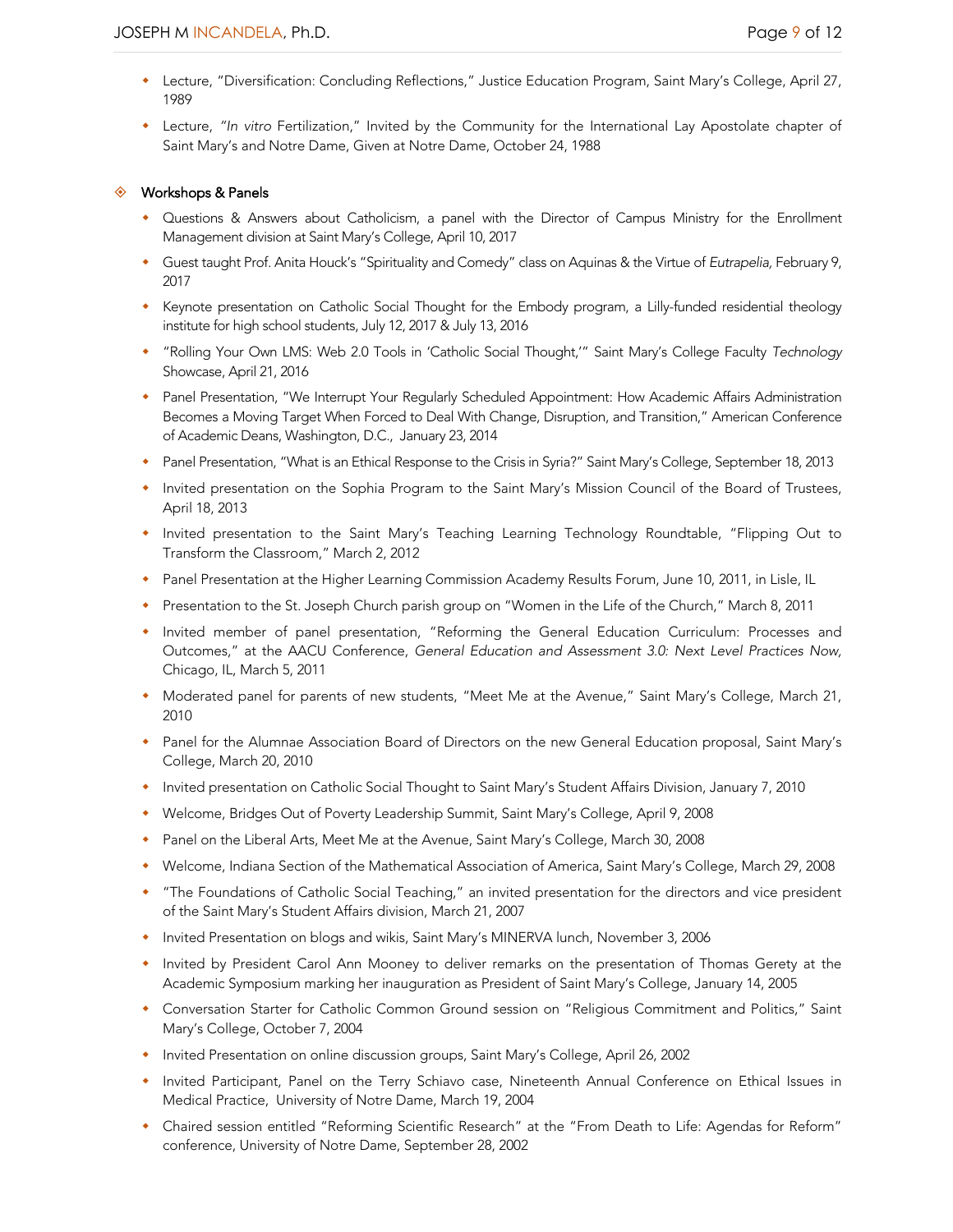- w Chaired the session entitled "Struggles: Spiritual, Psychological and Semantic," at the "Christianity and Native Cultures" conference, Saint Mary's College, September 21, 2002
- \* Panel Presentation, "Thinking Through Hard Times: Questions and Reflections on the Events of September 11," Saint Mary's College, September 18, 2001
- w Invited Facilitator, Third Annual Undergraduate Conference on Bioethics, University of Notre Dame, March 3, 2001
- w Panel Participant, "Teaching Successfully with Technology," Saint Mary's College, May 25, 1999
- w Chair and Panel Participant, "Cybermedicine: Dr. Bob Hits the Web": Fourteenth Annual Conference on Ethical Issues in Medical Practice, University of Notre Dame, March 20, 1999
- w Invited Participant, Panel on Roe v. Wade: Twenty-Five Years After, Thirteenth Annual Conference on Ethical Issues in Medical Practice, University of Notre Dame, March 21, 1998
- **•** Participant in panel on sexuality, Regina Hall, Saint Mary's College, April 8, 1997
- w Invited Participant, Panel on Cloning, Twelfth Annual Conference on Ethical Issues in Medical Practice, University of Notre Dame, March 22, 1997
- w Presentation for Saint Mary's Student Government & Campus Ministry on dating & marriage, February 17, 1997
- \* Panel Participant for a Saint Mary's RA in-service about lesbian students, October 29, 1996
- w Discussion Leader on capital punishment following the showing of *Dead Man Walking,* Saint Mary's College, October 10, 1996
- w Forum Participant, Gay and Lesbian Students of Notre Dame and Saint Mary's, May 5, 1995
- w Chair, "Persons and the Moral Life," Saint Mary's College Conference on Persons, Sept, 25, 1993
- w Forum Participant, Saint Mary's Institutional Review Board for Research Involving Human Participants, September 9, 1993
- w Presentation and Panel Discussion for the Saint Mary's Center for Women's Alliance, "What About the F-Word ('Feminism')? Christianity and Feminism," September 24, 1992
- \* Workshop, "The Tight, the Loose, and the Voiceless: Writing in Theology," a presentation to the faculty of Manchester College, May 26, 1992
- w Lecture, "Euthanasia: Christian Ethics at the Edges of Life," Catechetical Institute Day, Diocese of Fort Wayne-South Bend, March 7, 1992
- w Presentation, Teach-In on the Persian Gulf War, Saint Mary's College, January 24, 1991
- Invited Speaker on creative writing assignments at first meeting of W Program for the 1990-1991 school year, Saint Mary's College, August 24, 1990
- Workshop, "Social Justice: Teaching for Life," Invited by the Institute for Catechetical Formation, Diocese of Fort Wayne-South Bend, March 16, 1990
- w Workshop, "Social Justice: Catechizing for Life," Invited by the Institute for Catechetical Formation for Catechists, Diocese of Fort Wayne-South Bend, February 10, 1990
- \* Moderator, Conference on the First Amendment Religion Clauses, Notre Dame Law School, March 30, 1989

### ♦ Consultancy

- w Ethical Consultant, Nineteenth Annual Conference on Ethical Issues in Medical Practice, University of Notre Dame, March 19 – 21, 2004
- w Ethical Consultant, Fifteenth Annual Conference on Ethical Issues in Medical Practice, University of Notre Dame, March 24 – 26, 2000
- w Ethical Consultant, Fourteenth Annual Conference on Ethical Issues in Medical Practice, University of Notre Dame, March 19 – 21, 1999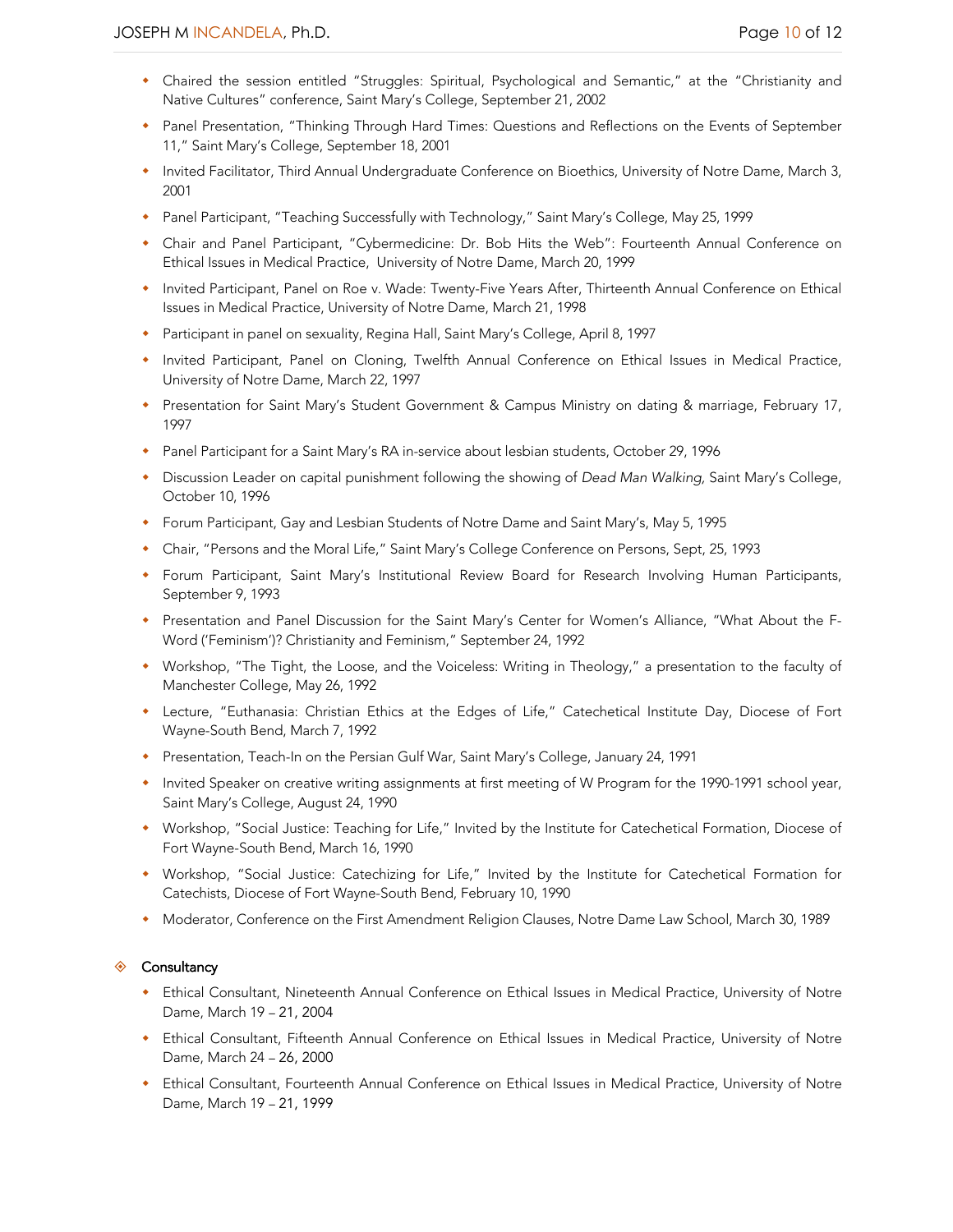- Ethical Consultant, Thirteenth Annual Conference on Ethical Issues in Medical Practice, University of Notre Dame, March 20 – 22, 1998
- w Ethical Consultant, Twelfth Annual Conference on Ethical Issues in Medical Practice, University of Notre Dame, March 21 – 23, 1997
- w Ethical Consultant, Eleventh Annual Conference on Ethical Issues in Medical Practice, University of Notre Dame, March 22 – 24, 1996
- w Ethical Consultant, Tenth Annual Conference on Ethical Issues in Medical Practice, University of Notre Dame, March 24 – 26, 1995
- w Ethical Consultant, Ninth Annual Conference on Ethical Issues in Medical Practice, University of Notre Dame, March 25 – 27, 1994
- w Ethical Consultant, Eighth Annual Conference on Ethical Issues in Medical Practice, University of Notre Dame, March 26 – 27, 1993
- w Ethical Consultant, Seventh Annual Conference on Ethical Issues in Medical Practice, University of Notre Dame, March 20 – 22, 1992
- w Ethical Consultant, Sixth Annual Conference on Ethical Issues in Medical Practice, University of Notre Dame, March 22 – 24, 1991
- w Ethical Consultant, Fifth Annual Conference on Ethical Issues in Medical Practice, University of Notre Dame, March 30 – April 1, 1990
- w Ethical Consultant, Fourth Annual Conference on Ethical Issues in Medical Practice, University of Notre Dame, March 17 – 19, 1989

### $\diamondsuit$  Shared Expertise & Media Interviews

- w Local television interview on Pope Francis's Apostolic Exhortation, *Amoris Laetitia*, CBS/WSBT, April 8, 2016
- w "The 3 Essential Functions of Your Syllabus," *Chronicle of Higher Education,* March 30, 2015
- \* Local television interview on Vatican Extraordinary Synod on the Family, CBS/WSBT, October 14, 2014
- w "Transition to Administration: From Autonomy to Hierarchy," *Academic Leader,* May, 2014
- w Story on canonization of Pope John XXIII and Pope John Paul II, *The South Bend Tribune,* April 27, 2014
- w Local television interview on Pope Francis's comments about gay priests, FOX 28, July 28, 2013
- w Local television interviews on election of Pope Francis, FOX 28 and CBS/WSBT, March 13 and 14, 2013
- w Local television interviews on the day of Pope Benedict XVI's retirement, FOX 28, February 28, 2013
- w Local television interviews on the resignation of Pope Benedict, ABC, CBS, NBC, and Fox, February 11, 2013
- w Story on the resignation of Pope Benedict, *The South Bend Tribune,* February 11, 2013
- w "A Simple Dream: Couple's Struggle to Have a Child Leads to Surrogacy," *The Milwaukee Journal Sentinel,*  August 5, 2012
- w "Weighing the Ethics of International Surrogacy," *Our Sunday Visitor,* July 15, 2012
- w "Religious taboo fades," *The South Bend Tribune,* January 17, 2012, p. A1
- w "Praise for stem cell collection method*," The South Bend Tribune,* March 31, 2010, p. D2
- w "Ethical and Religious Directives for Catholic healthcare facilities," WSBT Radio, February 19, 2010
- w Segment on Bishop D'Arcy's retirement, WSBT Channel 22, November 13, 2009
- w "Radical Believers," Interview by Adrian Humphreys of the National Post in Toronto, December 2007
- w "The Buzz about Jesus," *The Saint Mary's College Courier,* Summer 2004
- Segment on being named to the diocesan lay review board to investigate allegations of sexual abuse by clergy, WSBT Channel 22, December 11 and 12, 2002
- w "Attacks may shake—or strengthen—religious faith," *The South Bend Tribune,* September 12, 2001
- w "Theory gives conditions that would justify war," *The South Bend Tribune,* September 27, 2001